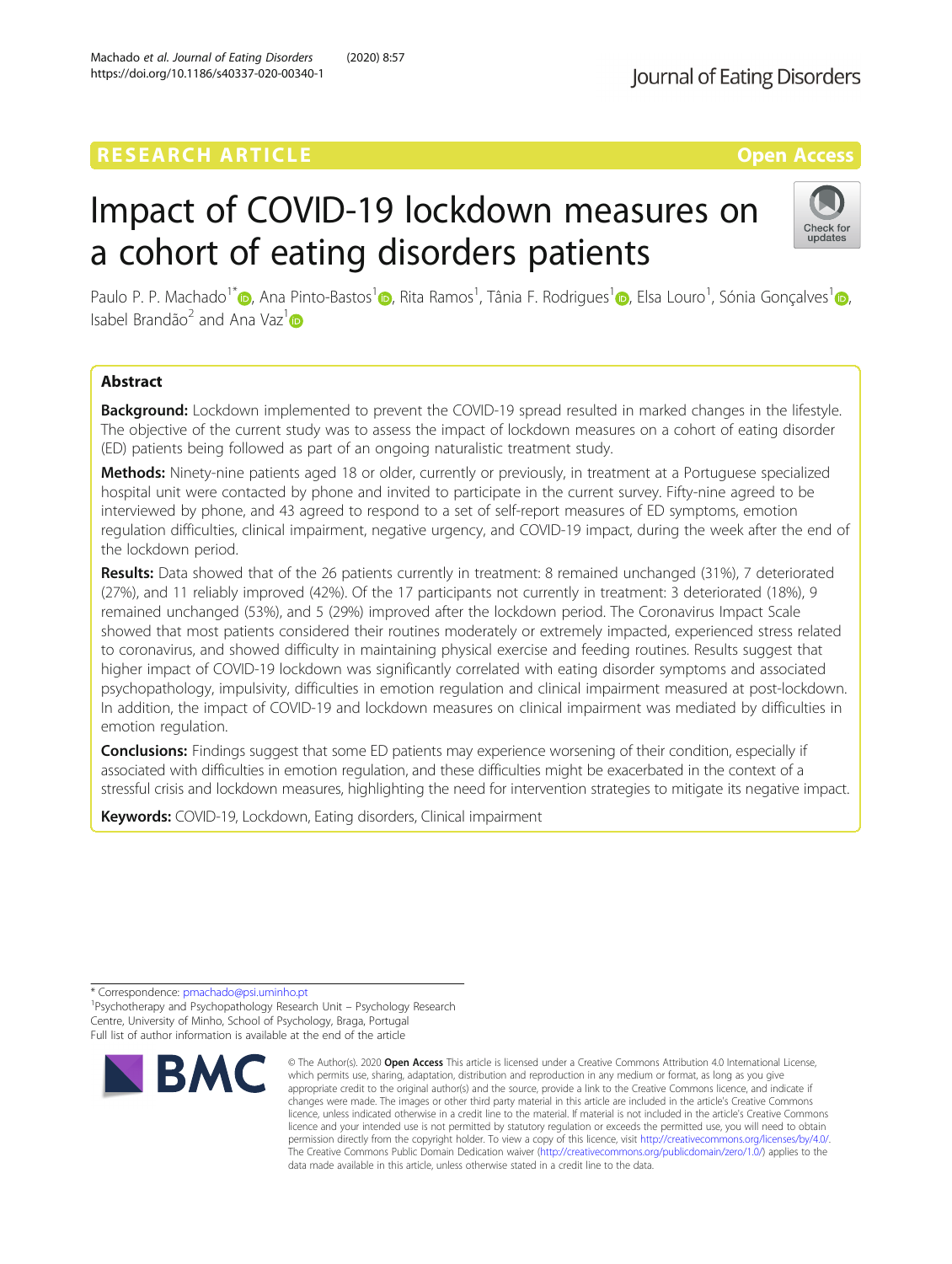#### Plain English summary

The current study assessed the impact of the COVID-19 pandemic crisis and the government implemented lockdown measures on a group of patients diagnosed with eating disorders, attending a specialized treatment center in Portugal. We found that those struggling with eating disorders may experience worsening of their condition, especially if they tend to have difficulties in emotion regulation, and their living routines and access to care are disrupted. This can be especially the case during stressful and disrupting events like when the state of emergency was declared in Portugal to curb the spread of COVID-19.

#### Background

Lockdown measures implemented by the government to prevent the coronavirus disease 2019 (COVID-19) pandemic spread resulted in marked changes in the lifestyle of the general population (e.g., closure of schools, businesses, gyms, and restaurants). During the confinement period, people were instructed to stay at home, refrain from unnecessary outings, leaving home was allowed to shop for basic needs (e.g., food, and medication), short walks around home for light exercise or walk dogs.

People with eating disorders might be disproportionally affected both by the pandemic crisis and the mitigating measures implemented to contain it [[1](#page-6-0)]. For example, data, from a pilot study in Spain [[2](#page-6-0)], showed that 12 out of 32 patients reported impairments in their eating disorder (ED) symptomatology, and most presented worries about increased uncertainty in their lives, being it, work, treatment, or loved ones related. Another survey [\[3](#page-6-0)], carried in Australia, showed that in a group of participants with ED, there was an increase in restricting, binge eating, purging, and exercise behaviors.

Rodgers and colleagues [[4\]](#page-6-0) proposed three pathways by which the COVID-19 pandemic might cause ED symptomatic exacerbation: 1) disruptions of daily routines, and constrains in outdoors, and social activities, that are useful in terms of emotional regulation; 2) exposure to ED-specific and anxiety-provoking media content; and 3) emotional distress caused by fears of contagion and increased health concerns. The combination of these pathways to increased risk combined with a potential lack of availability of protective factors, like social support and access to care have the potential to affect in a unique way people with eating disorders. Social distancing, lack of in-person social contact, and confinement to own home may increase negative affect, that associated with difficulties in emotional regulation might pose specific challenges to people with eating disorders.

However, results regarding the impact of lockdown in eating disorders are not consistent. For instance, most recent preliminary research [\[5\]](#page-6-0) showed that patients with a diagnosis of Anorexia Nervosa reported significant decreases on their eating symptoms, after confinement due to COVID-19. However, these results were based on retrospective self-reported evaluation of symptoms using a novel instrument.

There is currently an urgent need for research addressing the mental health impact of the COVID-19 crisis, especially amongst those already suffering from a mental disorder [\[6](#page-6-0)], and an assessment of potential symptomatic mitigating or aggravating factors. The objective of the current study was to assess the impact of COVID-19 and lockdown measures on a cohort of ED patients being followed as part of an ongoing naturalistic treatment study.

#### Methods

#### Participants

Participants were recruited from an ongoing naturalistic longitudinal study conducted by our research team, focusing on treatment monitoring and follow up of patients with a diagnosis of eating disorders. In the context of that study, 99 patients aged 18 or older, currently or previously, in treatment at a Portuguese specialized hospital unit were contacted by phone in order to invite them to participate in the current survey.

Four patients refused to participate in this additional survey, and 36 weren't reachable (10 had changed their contact number, 7 had their mobile phone turned off, and 19 did not answer the call). Fifty-nine participants agreed to participate and were interviewed to obtain clinical information regarding the lockdown period. In addition, they were asked to complete a set of self-report questionnaires, of which were received 43 responses.

Of these 43 participants, 26 reported to be currently in treatment.

For the purpose of this study, we used data collected in the last available evaluation prior to COVID-19 lockdown period. Data collection regarding the impact of COVID-19 lockdown started when the end of the state of emergency, in Portugal, was announced (April 30th), and finished two weeks later (May 15th). During this data collection period, the country was under a "state of calamity" where the population had the civic duty of home confinement, in spite of the reopening of some commercial establishments and public services, and a gradual deconfinement.

#### Measures

Clinical interview: participants were asked about clinical information regarding the COVID-19 lockdown period, namely weight change during lockdown, current medication, if they were still under ED treatment, date of the last ED appointment, and current diagnosis.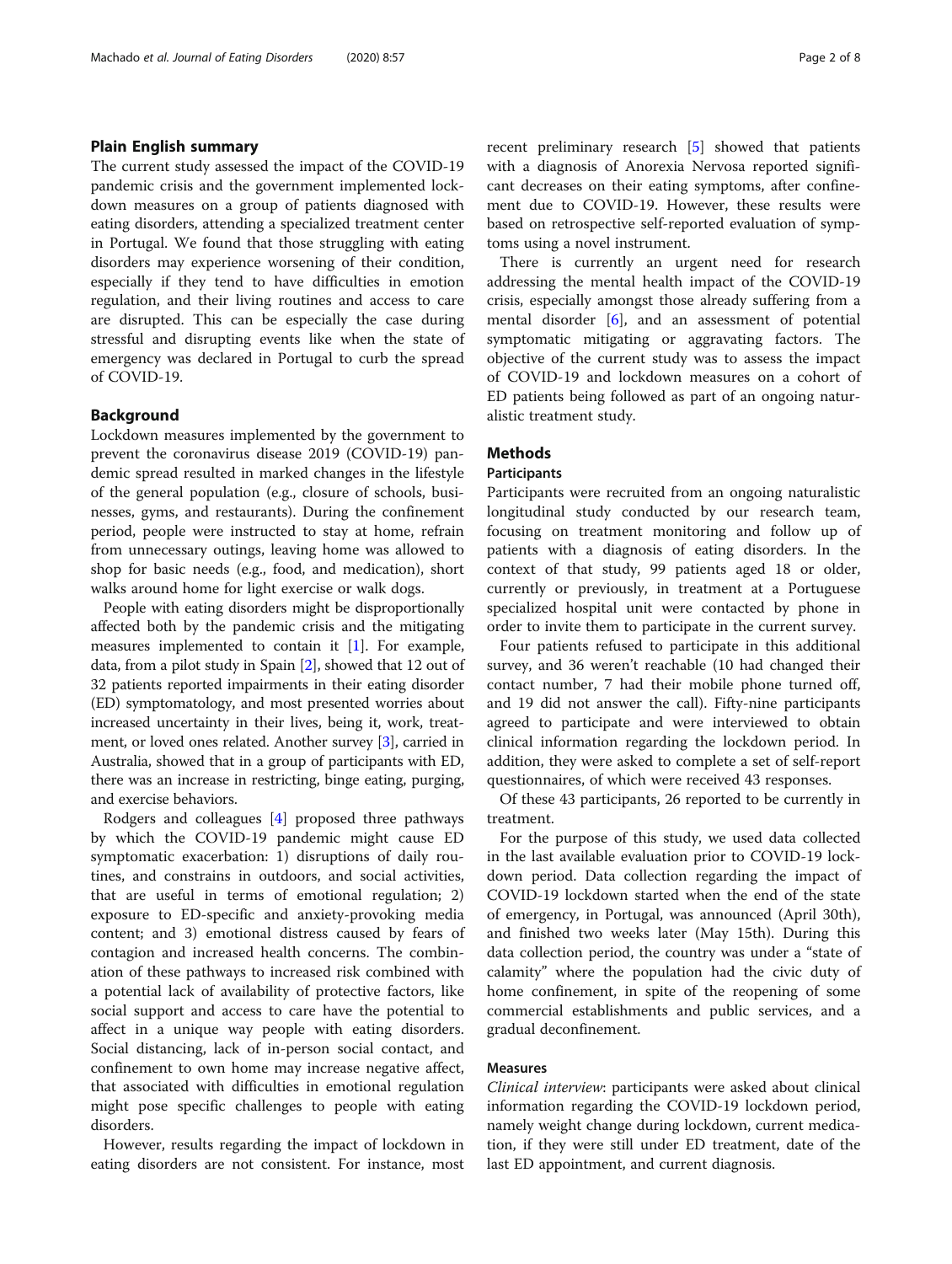Eating Disorder Examination-Questionnaire (EDE-Q) [[7,](#page-6-0) [8\]](#page-6-0): is a 28-item measure used to assess eating disorder psychopathology focusing on the last 28 days. It generates four subscales (restraint, eating concern, shape concern, and weight concern) and a global score.

Clinical Impairment Assessment (CIA)  $[9, 10]$  $[9, 10]$  $[9, 10]$  $[9, 10]$  $[9, 10]$ : is a 16item self-report questionnaire used to evaluate psychosocial impairment secondary to eating disorders, in the personal, social and cognitive domains, over the last 28 days. A higher score represents more impairment.

Impulsive Behavior Scale-Negative Urgency Subscale (UPPS-P) [\[11](#page-7-0)]: this subscale is composed of 12-item and is used to assess impulsivity when accompanied by negative emotions. Higher scores represent greater negative urgency.

Difficulties in Emotion Regulation Scale - Short Form (DERS-SF)  $[12, 13]$  $[12, 13]$  $[12, 13]$  $[12, 13]$ : is an 18-item self-report questionnaire used to assess difficulties in emotion regulation. It contains six subscales: 1) Difficulties Engaging in Goal-Directed Behavior, 2) Lack of Emotional Clarity, 3) Nonacceptance of Emotional Responses, 4) Limited Access to Emotion Regulation Strategies, 5) Lack of Emotional Awareness, and 6) Impulse Control Difficulties and also generate a total score. Higher scores represent greater emotion regulation difficulties.

Coronavirus Impact Scale (CIS) [\[14](#page-7-0)]: is an 11-item questionnaire that assesses the extent to which COVID-19 pandemic changed participant's lives in the following areas: routines, family income/employment, food access, mental health care access, access to social support, experience of stress related to COVID-19 pandemic, stress/family discord, personal diagnosis of coronavirus, immediate family members diagnosed with coronavirus, and extended family members and/or close friends diagnosed with COVID-19. In the current study, we also asked participants to rate how COVID-19 pandemic changed their lives in terms of two additional areas: feeding and physical exercise. Items were answered on a 4-point Likert scale, varying from 0 ("None/No change") to 3 ("Severe"). Total score was computed by the sum of the 13 items of this adapted scale.

#### Procedure

In order to assess the impact of COVID-19 lockdown in this population, all participants were contacted by phone. Those who accepted to participate were interviewed by a psychologist specialized in EDs assessment and were asked to complete a set of online questionnaires, using Google Forms. Telephone interviews were conducted in a semi-structured format by 2 interviewers (APB, EL). Information regarding the aims of the study and the voluntary nature of participation were provided. This study was approved by the ethical committee of the hospital involved.

Statistical analyses were conducted using the IBM SPSS Statistics software, version 26.0. For the characterization of the sample, descriptive statistics were used.

We first assessed the impact of the lockdown period by computing change scores (CS) between post and prelockdown on the CIA total scores. A CS was considered reliable (reliable change) if exceeded the standard error of the measure.

Pearson correlations were conducted to test the association between variables under study and COVID-19 lockdown impact, and to inform the candidate variables to include in the mediation model. In order to examine the indirect effects of difficulties in emotion regulation (DERS-SF total) on the relationship between impact of COVID-19 lockdown and clinical impairment (CIA total), a regressionbased bootstrapping approach with 5000 bias-corrected resamples and 95% confidence intervals was conducted using the PROCESS macro (v3.5) for SPSS (2020). A simple mediation model was tested in which: impact of COVID-19 lockdown was included as the independent variable (X); CIA total was included as the dependent variable (Y); and DERS-SF total was introduced in the model as the mediator variable (M). The inference on mediation was based on the analysis of the indirect effects' estimates, considered significant if the interval between the lower and the upper bound of the 95% bias-corrected bootstrap confidence intervals did not contain zero [[15](#page-7-0), [16](#page-7-0)].

#### Results

#### Participant's clinical status

Forty-three ED patients with ages ranging from 18 to 55 years old  $(M = 27.60, SD = 8.45)$  completed all assessments in the post confinement period. Most were women (95.3%). Twenty had a diagnosis of anorexia nervosa, 14 of bulimia nervosa, 2 binge eating disorder, and 7 other specified feeding or eating disorder.

During the COVID-19 lockdown period, only 8 participants still went to work regularly, 6 were unemployed, 5 in layoff, 9 in prophylactic isolation, and the remaining 13 were in telework or involved in remote academic work (e.g., online classes).

Thirteen ED patients (31.0%) reported a weight increase due to COVID-19 lockdown, 8 (19.0%) decrease on weight, 4 (9.5%) do not know their current weight, and 17 (40.5%) report having maintained the weight during this period.

Participants' mean body mass index (BMI) based on self-reported weight and height during COVID-19 lockdown period was  $21.58 \text{ kg/m}^2$  (SD = 6.85), significantly different from the BMI in the last assessment  $20.53 \text{ kg/m}^2$  $(SD = 6.60)$  (t<sub>40</sub> = - 2.26, *p* = .030).

Table [1](#page-3-0) presents in detail participants' clinical and demographical data.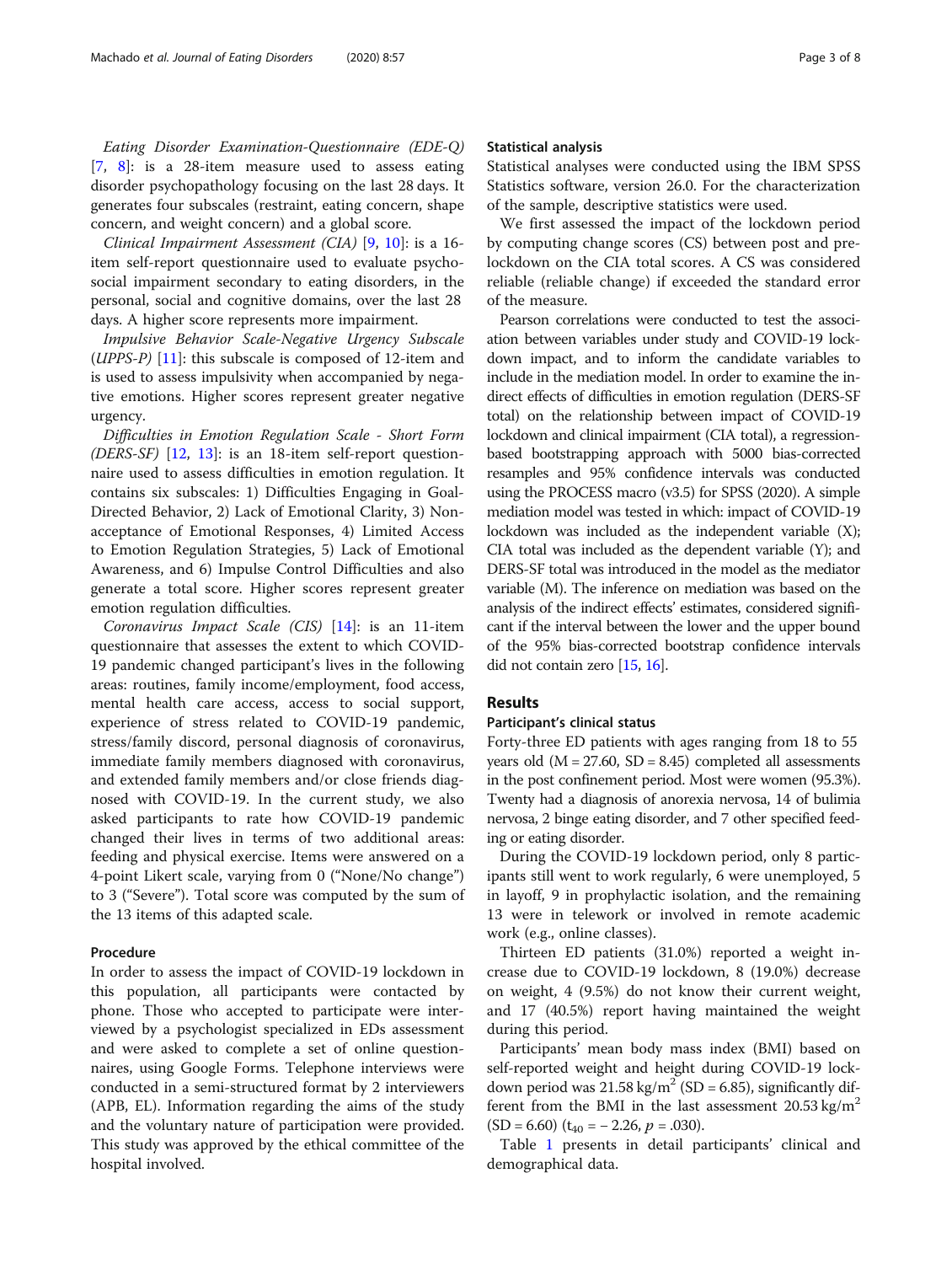<span id="page-3-0"></span>Table 1 Clinical and demographical characteristics

|                                     | N              | %    | М     | SD   | Min-Max   |
|-------------------------------------|----------------|------|-------|------|-----------|
| Age                                 |                |      | 27.60 | 8.45 | $18 - 55$ |
| Sex                                 |                |      |       |      |           |
| Women                               | 41             | 95.3 |       |      |           |
| Men                                 | $\overline{2}$ | 4.7  |       |      |           |
| Diagnosis                           |                |      |       |      |           |
| Bulimia Nervosa                     | 14             | 32.6 |       |      |           |
| Anorexia Nervosa                    | 20             | 46.5 |       |      |           |
| <b>BED</b>                          | $\overline{2}$ | 4.7  |       |      |           |
| <b>OSFED</b>                        | 7              | 16.3 |       |      |           |
| Currently on ED treatment           |                |      |       |      |           |
| No                                  | 17             | 39.5 |       |      |           |
| Yes                                 | 26             | 60.5 |       |      |           |
| Social Lockdown                     |                |      |       |      |           |
| Yes, I'm in prophylactic isolation  | 9              | 20.9 |       |      |           |
| Yes, I'm working from home          | 3              | 7.0  |       |      |           |
| (telework)                          | 5              | 11.6 |       |      |           |
| Yes, I'm in lay off                 | 6              | 14.0 |       |      |           |
| Yes, I'm unemployed                 | 10             | 23.3 |       |      |           |
| Yes, I'm having videoconferencing   | 8              | 18.6 |       |      |           |
| classes                             | 0              | 0.0  |       |      |           |
| No, I still go to work regularly    | $\mathcal{P}$  | 4.7  |       |      |           |
| No, I still go to work sporadically |                |      |       |      |           |
| Other                               |                |      |       |      |           |
| Social Lockdown Period (weeks)      |                |      | 6.71  | 1.64 | $2 - 9$   |
| Lockdown weight change              |                |      |       |      |           |
| Gained weight                       | 13             | 31.0 |       |      |           |
| Lost weight                         | 8              | 19.0 |       |      |           |
| Unchanged                           | 17             | 40.5 |       |      |           |
| Doesn't know or doesn't care        | $\overline{4}$ | 9.5  |       |      |           |

Note. N = 43, BED Binge Eating Disorder, OSFED Other Specified Feeding or Eating Disorder, BMI Body Mass Index, ED Eating Disorders, M Mean, SD Standard Deviation

#### Impact of COVID-19 lockdown

Table 2 presents mean and standard deviation for all self-report measures in both assessment times, last available data for each participant and post-lockdown assessment. Group differences between pre-COVID-19, and post lockdown, were not significant after Bonferroni correction for multiple comparisons. Trying to extrapolate the possible impact of the lockdown period on our participants, at the individual level, we computed change scores on our measure of clinical impairment (CIA) between the previously available time point and the end of the lockdown period. Using Jacobson and Truax [[17](#page-7-0)] criteria for reliable change, 16 patients improved since previously available assessment, 17 remained unchanged, and 10 deteriorated. Data showed that of the 26 patients

Table 2 Pre and post lockdown self-reported measures of eating disorder, clinical impairment, impulsivity, and difficulties in emotion regulation

|                      | <b>Previous Assessment</b><br>M (SD) | <b>COVID-19 Assessment</b><br>M (SD) |
|----------------------|--------------------------------------|--------------------------------------|
| EDE-O Total          | 2.92(1.57)                           | 2.93(1.58)                           |
| CIA Total            | 23.33 (12.94)                        | 19.93 (13.16)                        |
| UPPS-P               | 2.59(0.66)                           | 2.65(0.75)                           |
| <b>DERS-SF Total</b> | 43.35 (15.94)                        | 47.56 (14.85)                        |

Note. N = 43, EDE-Q Eating Disorder Examination-Questionnaire, UPPS-P Impulsive Behavior Scale, DERS-SF Difficulties in Emotion Regulation Scale-Short Form, CIA Clinical Impairment Assessment

currently in treatment: 8 remained unchanged (31%), 7 deteriorated (27%), and 11 reliably improved (42%). Of the 17 participants not currently in treatment: 3 deteriorated (18%), 9 remained unchanged (53%), and 5 (29%) improved after the lockdown period.

Results suggest that most participants, whether currently in treatment or not, considered that COVID-19 changed moderately to extremely their life in terms of routines, experiences of stress related to coronavirus pandemic, physical exercise and eating habits. The data are summarized in Table [3.](#page-4-0)

#### Associations between the impact of COVID-19 lockdown, eating psychopathology and psychological distress during lockdown

Table [4](#page-5-0) shows the correlations between impact of COVID-19 lockdown, eating psychopathology and psychological distress during lockdown. Results suggest that higher impact of COVID-19 lockdown was significantly correlated with eating disorder symptoms and associated psychopathology, impulsivity, difficulties in emotion regulation and clinical impairment measured at post-lockdown. Considering the significant correlations, we tested a model including impact of COVID-19 lockdown, clinical impairment and difficulties in emotion regulation.

### The mediational role of emotion regulation difficulties in the relationship between the coronavirus impact and clinical impairment secondary to ED

The total effect of the impact of COVID-19 lockdown (CIS total) on clinical impairment (CIA total) was significant,  $c = 1.24$ ,  $t = 4.43$ ,  $p < .001$ . Also, the CIS total was positively associated to difficulties in emotion regulation (DERS-SF total),  $a = 0.97$ , CI [.26, 1.69], which was, in turn, positively associated with CIA total,  $b =$ 0.42, CI [.21, .64]. After introducing the mediator in the model, the association between the CIS total on CIA total remained significant,  $c' = 0.83$ ,  $t = 3.18$ ,  $p = .003$ . Finally, the indirect effect of CIS total on CIA total via DERS-SF total was positive and statistically significant,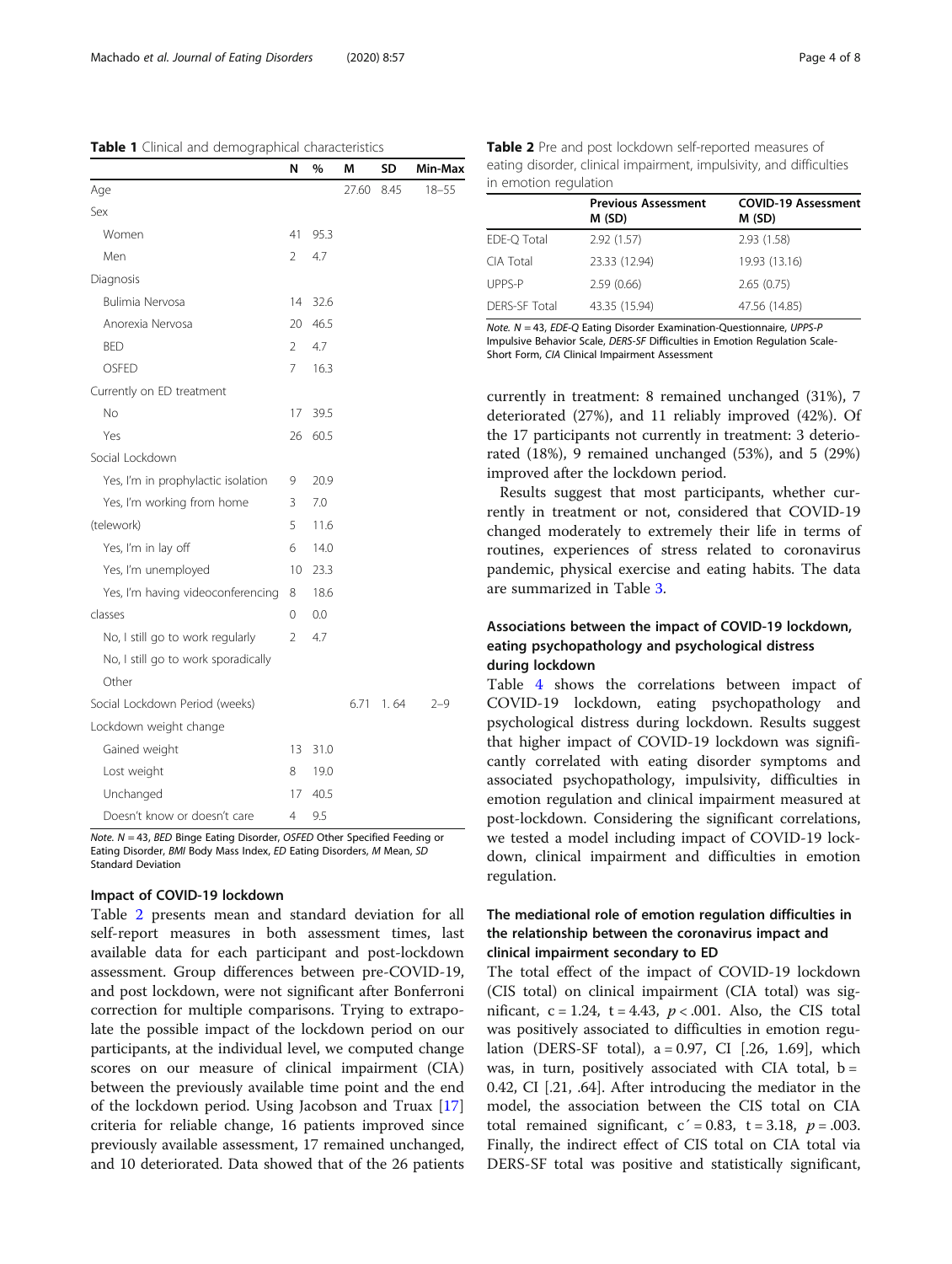<span id="page-4-0"></span>

|                                                          |                           | <b>Currently in treatment</b> |                |               | <b>Total</b>   |      |
|----------------------------------------------------------|---------------------------|-------------------------------|----------------|---------------|----------------|------|
|                                                          | Yes                       |                               | No             |               |                |      |
|                                                          | $\boldsymbol{\mathsf{N}}$ | %                             | N              | $\frac{9}{6}$ | N              | %    |
| Routines                                                 |                           |                               |                |               |                |      |
| No change/Mild                                           | 6                         | 23.1                          | $\overline{4}$ | 23.5          | 10             | 23.3 |
| Moderate/ Severe                                         | 20                        | 76.9                          | 13             | 76.5          | 33             | 76.7 |
| Family Income/Employment                                 |                           |                               |                |               |                |      |
| No change/Mild                                           | 16                        | 61.5                          | 16             | 94.1          | 32             | 74.4 |
| Moderate/ Severe                                         | 10                        | 38.5                          | $\mathbf{1}$   | 5.9           | 11             | 25.6 |
| Food Access                                              |                           |                               |                |               |                |      |
| No change/Mild                                           | 26                        | 100.0                         | 16             | 94.1          | 42             | 97.7 |
| Moderate/ Severe                                         | $\circ$                   | 0.0                           | $\mathbf{1}$   | 5.9           | 1              | 2.3  |
| Medical health care access                               |                           |                               |                |               |                |      |
| No change/Mild                                           | 15                        | 57.7                          | 10             | 58.8          | 25             | 58.1 |
| Moderate/ Severe                                         | 11                        | 42.3                          | $\overline{7}$ | 41.2          | 18             | 41.9 |
| Mental health treatment access                           |                           |                               |                |               |                |      |
| No change/Mild                                           | 14                        | 53.8                          | 13             | 76.5          | 27             | 62.8 |
| Moderate/ Severe                                         | 12                        | 46.2                          | $\overline{4}$ | 23.5          | 16             | 37.2 |
| Access to extended family and non-family social supports |                           |                               |                |               |                |      |
| No change/Mild                                           | 21                        | 80.8                          | 15             | 88.2          | 36             | 83.7 |
| Moderate/ Severe                                         | 5                         | 19.2                          | $\overline{2}$ | 11.8          | $\overline{7}$ | 16.3 |
| Experiences of stress related to coronavirus pandemic    |                           |                               |                |               |                |      |
| None/Mild                                                | 11                        | 42.3                          | $\overline{7}$ | 41.2          | 18             | 41.9 |
| Moderate/ Severe                                         | 15                        | 57.7                          | 10             | 58.8          | 25             | 58.1 |
| Stress and discord in the family                         |                           |                               |                |               |                |      |
| No change/Mild                                           | 21                        | 80.8                          | 15             | 88.2          | 36             | 83.7 |
| Moderate/ Severe                                         | 5                         | 19.2                          | $\overline{2}$ | 11.8          | $\overline{7}$ | 16.3 |
| Physical Exercise                                        |                           |                               |                |               |                |      |
| No change/Mild                                           | 10                        | 38.5                          | 8              | 47.1          | 18             | 41.9 |
| Moderate/ Severe                                         | 16                        | 61.5                          | 9              | 52.9          | 25             | 58.1 |
| Feeding                                                  |                           |                               |                |               |                |      |
| No change/Mild                                           | 9                         | 34.6                          | $\,8\,$        | 47.1          | 17             | 39.5 |
| Moderate/ Severe                                         | 17                        | 65.4                          | 9              | 52.9          | 26             | 60.5 |

Note.  $N = 43$ 

 $ab = 0.41$  $ab = 0.41$ , CI [.11, .81]. The final model (Fig. 1), accounted for a total of 51% of the final variance of CIA total (Table [5](#page-6-0)).

#### Discussion

To our knowledge, this was one of the first studies to examine the impact of COVID-19 pandemic and the associated confinement measures on a cohort of patients diagnosed with eating disorders. Because these patients were participating on a naturalistic study and there was previously available data on several aspects of their psychosocial functioning, it was possible to prospectively

measure the potential impact of the COVID-19 pandemic and the lockdown confinement measures.

The COVID-19 pandemic and the lockdown-imposed measures had a significant impact on patients with eating disorders. The vast majority of patients reported that the lockdown measures had impacted, moderately to severely, their life routines. Around half of the patients reported to have significant difficulties assessing medical health care and even more so accessing mental health care. Other significant changes noted were related to exercise and eating routines. This change in life routines and the increased time spent at home, in a potentially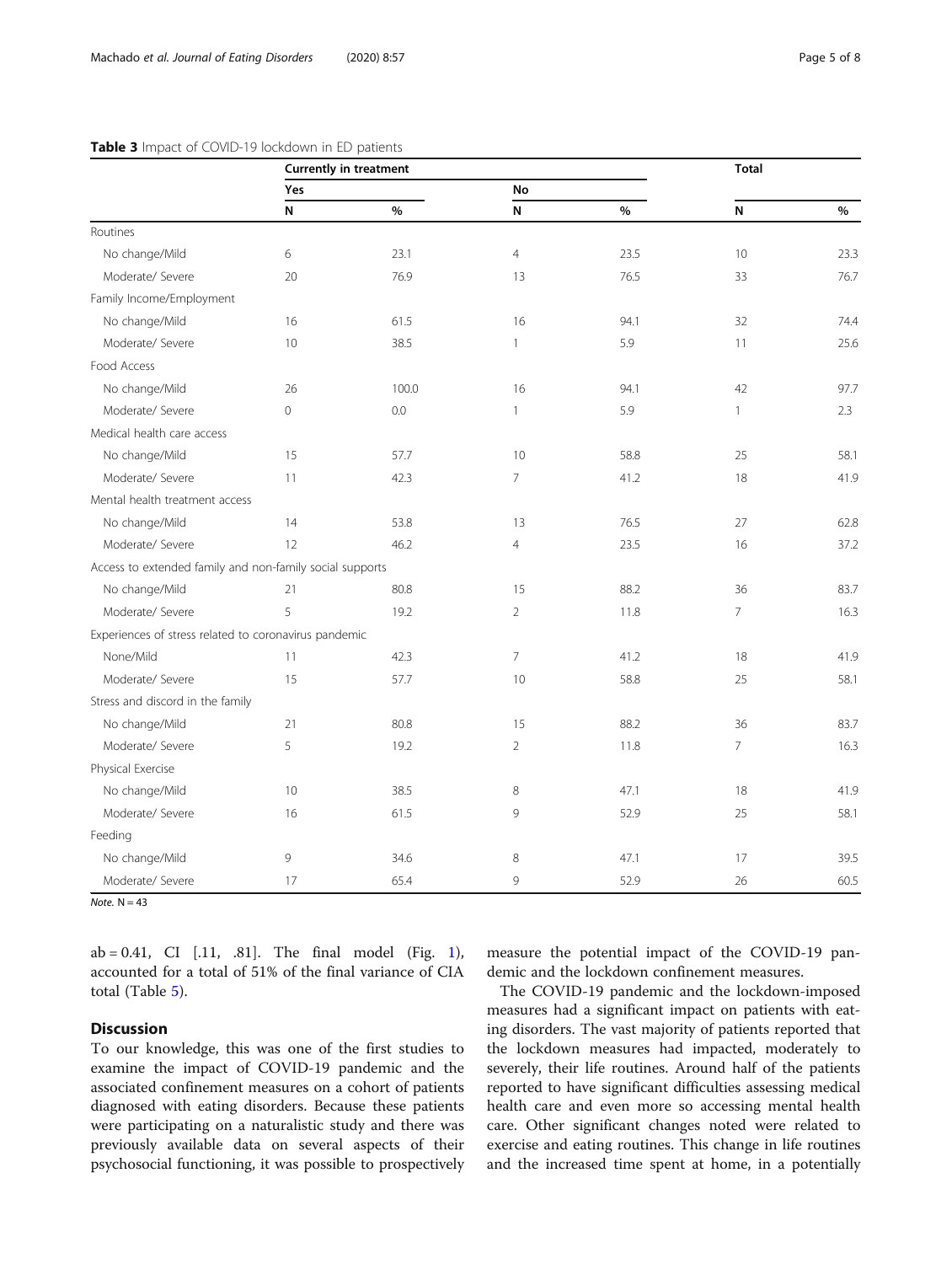| Variable         |              | <b>CIS</b>               | <b>CIA</b> | EDE-Q                          | UPPS-P                         | <b>DERS-SF</b>    |
|------------------|--------------|--------------------------|------------|--------------------------------|--------------------------------|-------------------|
| 1. CIS           | Pearson's r  | $\overline{\phantom{0}}$ |            |                                |                                |                   |
|                  | Upper 95% CI | $\qquad \qquad -$        |            |                                |                                |                   |
|                  | Lower 95% CI | $\overline{\phantom{m}}$ |            |                                |                                |                   |
| 2. CIA Total     | Pearson's r  | $0.569***$               | -          |                                |                                |                   |
|                  | Upper 95% CI | 0.742                    | -          |                                |                                |                   |
|                  | Lower 95% CI | 0.323                    | -          |                                |                                |                   |
| 3. EDE-Q Total   | Pearson's r  | $0.451***$               | $0.819***$ |                                |                                |                   |
|                  | Upper 95% CI | 0.662                    | 0.898      | $\qquad \qquad \longleftarrow$ |                                |                   |
|                  | Lower 95% CI | 0.175                    | 0.687      | $\overline{\phantom{m}}$       |                                |                   |
| 4. UPPS-P        | Pearson's r  | $0.380*$                 | $0.384*$   | $0.392**$                      |                                |                   |
|                  | Upper 95% CI | 0.611                    | 0.614      | 0.620                          | $\qquad \qquad \longleftarrow$ |                   |
|                  | Lower 95% CI | 0.090                    | 0.095      | 0.104                          | -                              |                   |
| 5. DERS-SF Total | Pearson's r  | $0.393**$                | $0.626***$ | $0.505***$                     | $0.682***$                     |                   |
|                  | Upper 95% CI | 0.620                    | 0.780      | 0.699                          | 0.816                          | $\qquad \qquad =$ |
|                  | Lower 95% CI | 0.106                    | 0.401      | 0.241                          | 0.480                          |                   |

<span id="page-5-0"></span>Table 4 Correlations between impact of COVID-19 during lockdown, eating psychopathology and psychological distress variables

\*  $p < .05$ , \*\*  $p < .01$ , \*\*\*  $p < .001$ 

CIS Coronavirus Impact Scale, CIA Clinical Impairment Assessment, EDE-Q Eating Disorder Examination-Questionnaire, UPPS-P Impulsive Behavior Scale, DERS-SF Difficulties in Emotion Regulation Scale-Short Form

triggering environment, might have created additional challenges to ED patients.

Curiously only a minority of patients reported moderate to severe difficulty in access to extended family and non-family social support. The fact that this was a relatively young cohort of patients with easy access to social media and internet-based communication tools, and the advertised benefit of keeping in touch with social support groups (i.e., social distancing does not mean social isolation) might have contributed to this fact.

Our data suggest that patients that experience significant changes in their living routines and report highest impact of COVID-19 crisis and lockdown measures, also experience increased psychological distress, which, in



turn, may result in more disordered eating and clinical impairment. The changes imposed by the COVID-19 lockdown were significantly associated with clinical impairment. Most importantly, this impact was mediated by emotion regulation difficulties.

Although the COVID-19 crisis had impacted the general population as well, there are reasons to believe that those struggling with a mental health problem, and transient difficulties in accessing regular mental health care services, might be disproportionally affected by the pandemic crisis and associated measures  $[18]$ . However, further research that includes control group comparisons are needed to understand whether ED patients are significantly more affected than the general population.

To the best of our knowledge, this is one of the first studies to assess the impact of COVID-19 and lockdown measures in a cohort of ED patients that is not completely retrospective. The timing of the data collection, and the availability of data from pre-COVID-19 provided a unique opportunity to assess the impact of the pandemic crisis and associated lockdown measures. However, the current study has limitations, namely: 1) the use of a convenient, relatively small, sample based on an ongoing naturalistic study, 2) the use of phone interviews in the second wave of data collection as opposed to face-to-face in the first one; 3) the use of self-report measures and self-report height and weight that might have introduced some bias; 4) most patients that we approached, for various reasons, did not take part of the study; and, 5) findings reflect the experience of a sample of patients in Portugal.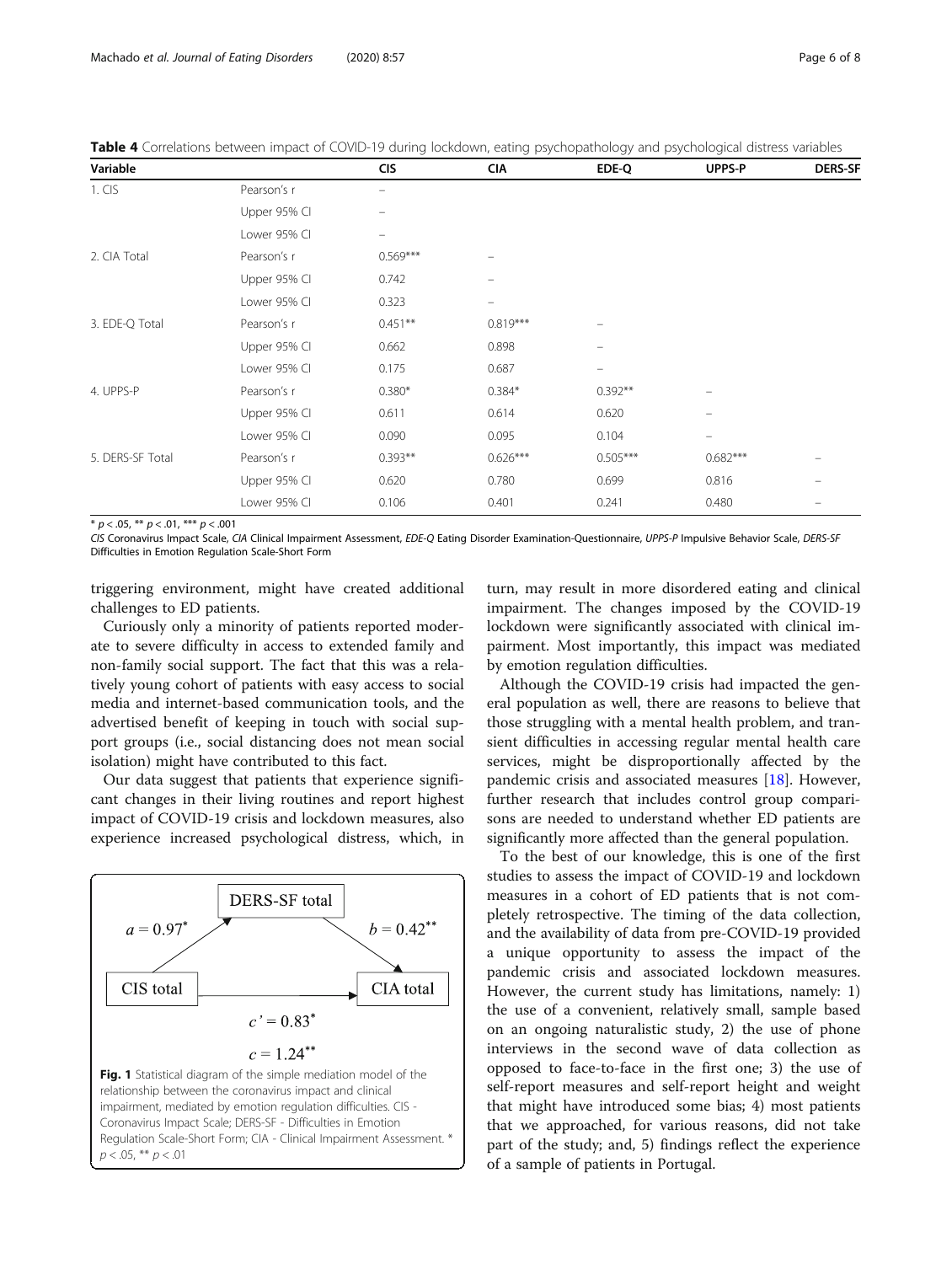|                   | Consequent        |                             |      |        |    |                               |      |        |  |
|-------------------|-------------------|-----------------------------|------|--------|----|-------------------------------|------|--------|--|
| Antecedent        |                   | M (DERS-SF total)           |      |        |    | Y (CIA total)                 |      |        |  |
|                   |                   | Coeff.                      | SE   | р      |    | Coeff.                        | SE   | р      |  |
| $X$ (CIS total)   | a                 | 0.97                        | 0.35 | .009   |    | 0.83                          | 0.26 | .003   |  |
| M (DERS-SF total) |                   | -                           | -    | -      | b. | 0.42                          | 0.11 | < .001 |  |
| Constant          | $I_{\mathcal{M}}$ | 35.07                       | 5.02 | < .001 | Ιv | $-10.85$                      | 5.05 | .038   |  |
|                   |                   | $R^2 = 0.15$                |      |        |    | $R^2 = 0.51$                  |      |        |  |
|                   |                   | $F(1, 41) = 7.51, p = .009$ |      |        |    | $F(2, 40) = 21.20, p = 6.001$ |      |        |  |

#### <span id="page-6-0"></span>Table 5 Model coefficients for the mediation model

Note. N = 43, CIS Coronavirus Impact Scale, DERS-SF Difficulties in Emotion Regulation Scale - Short Form, CIA Clinical Impairment Assessment

#### Conclusions

Those struggling with eating disorders may experience worsening of their condition, especially if associated with difficulties in emotion regulation, and these difficulties might be exacerbated in the context of a stressful crisis and lockdown measures. Given the need to plan for future adjustments to deal with COVID-19 is important to take these findings into consideration. Future interventions need to include self-help strategies that provide structure when usual routines are disrupted and adaptive emotion regulation strategies to deal with stressful events.

#### Abbreviations

ED: Eating Disorders; COVID-19: Coronavirus disease 2019;; EDE-Q: Eating Disorder Examination-Questionnaire; CIA: Clinical Impairment Assessment; UPPS-P: Impulsive Behavior Scale-Negative Urgency Subscale; DERS-SF: Difficulties in Emotion Regulation Scale - Short Form; CIS: Coronavirus Impact Scale; CS: Change scores; SPSS: Statistical package for the social sciences

#### Acknowledgements

The authors wish to acknowledge, Sertório Timóteo, MD and Patrícia Nunes, MD, at the University Hospital Center of São João, for their collaboration in collecting data for this study. Also, we would like to thank the participants for their willingness to contribute to this study.

#### Authors' contributions

All authors contributed to the planning and design of the study. PPM took primary responsibility for the manuscript, including reviewing relevant literature and drafting the paper for publication. APB was responsible for recruitment of participants and data collection, contributed to its analysis and interpretation. RR managed the database, contributed to its analysis, and interpretation. TFR contributed to its analysis and interpretation. EL collaborated in data collection and participants recruiting. IB conducted diagnostic interviews. All authors assisted with literature review and editing of the manuscript. All authors read and approved the final manuscript.

#### Funding

This work was conducted at the Psychology Research Centre (PSI/01662), School of Psychology, University of Minho, and partially supported by the Portuguese Foundation for Science and Technology and the Portuguese Ministry of Science, Technology and Higher Education (UID/PSI/01662/2019), through the national funds (PIDDAC); and a grant by the Portuguese Foundation for Science and Technology and the Portuguese Ministry of Science, Technology and Higher Education through national funds and cofinanced by FEDER through COMPETE2020 under the PT2020 Partnership Agreement (POCI-01-0145-FEDER-028145) to P. Machado (PI).

#### Availability of data and materials

The datasets used and/or analysed during the current study are available from the corresponding author on reasonable request.

#### Ethics approval and consent to participate

The Ethics Committee of the University Hospital Centre of São João approved the study, and informed consent was obtained from all participants.

#### Consent for publication

Not applicable.

#### Competing interests

The authors declare that they have no competing interests.

#### Author details

<sup>1</sup>Psychotherapy and Psychopathology Research Unit - Psychology Research Centre, University of Minho, School of Psychology, Braga, Portugal. <sup>2</sup>Faculty of Medicine, Psychiatry Department, University Hospital Center of São João, 4200-319 Porto, Portugal.

## Received: 2 August 2020 Accepted: 14 October 2020

#### References

- Touyz S, Lacey H, Hay P. Eating disorders in the time of COVID-19. J Eat Disord. 2020;8:8–10. [https://doi.org/10.1186/s40337-020-00295-3.](https://doi.org/10.1186/s40337-020-00295-3).
- 2. Fernández-Aranda F, Casas M, Claes L, Bryan DC, Favaro A, Granero R, et al. COVID-19 and implications for eating disorders. Eur Eat Disord Rev. 2020;28: 239–45. <https://doi.org/10.1002/erv.2738>.
- 3. Phillipou A, Meyer D, Neill E, Tan EJ, Toh WL, Van Rheenen TE, et al. Eating and exercise behaviors in eating disorders and the general population during the COVID-19 pandemic in Australia: initial results from the COLLATE project. Int. J. Eat. Disord. 2020;53:1158–65. [https://](https://doi.org/10.1002/eat.23317) [doi.org/10.1002/eat.23317.](https://doi.org/10.1002/eat.23317)
- Rodgers RF, Lombardo C, Cerolini S, Franko DL, Omori M, Fuller-Tyszkiewicz M, et al. The impact of the COVID-19 pandemic on eating disorder risk and symptoms. Int J Eat Disord. 2020;53:1166–70. [https://](https://doi.org/10.1002/eat.23318) [doi.org/10.1002/eat.23318.](https://doi.org/10.1002/eat.23318)
- 5. Fernández-Aranda F, Munguía L, Mestre-Bach G, et al. COVID Isolation Eating Scale (CIES): Analysis of the impact of confinement in eating disorders and obesity—A collaborative international study. Eur Eat Disord Rev. n/a(n/a). [https://doi.org/10.1002/erv.2784.](https://doi.org/10.1002/erv.2784)
- 6. Holmes EA, O'Connor RC, Perry VH, Tracey I, Wessely S, Arseneault L, et al. Multidisciplinary research priorities for the COVID-19 pandemic: a call for action for mental health science. Lancet Psychiatry. 2020;7:547–60. [https://](https://doi.org/10.1016/S2215-0366(20)30168-11) [doi.org/10.1016/S2215-0366\(20\)30168-11](https://doi.org/10.1016/S2215-0366(20)30168-11).
- 7. Fairburn CG, Beglin SJ. Eating Disorder Examination Questionnaire (6.0). In: Fairburn CG, editor. Cogn. Behav. Ther. Eat. Disord. New York: Guilford Press; 2008. p. 309–13.
- 8. Machado P, Martins C, Vaz A, Conceição E, Pinto-Bastos A, Gonçalves S. Eating disorder examination questionnaire (EDE-Q): psychometric properties and norms for the Portuguese population. Eur Eat Disord Rev. 2014;22:448– 53. [https://doi.org/10.1002/erv.2318.](https://doi.org/10.1002/erv.2318)
- 9. Bohn K, Fairburn CG. The Clinical Impairment Assessment Questionnaire (CIA 3.0). In: Fairburn CG, editor. Cogn. Behav. Ther. Eat. Disord. New York, NY: Guilford Press; 2008. p. 315–8.
- 10. Vaz AR, Conceição E, Pinto-Bastos A, Silva D, Machado PPP. Validation of the Portuguese version of the clinical impairment assessment (CIA) in eating